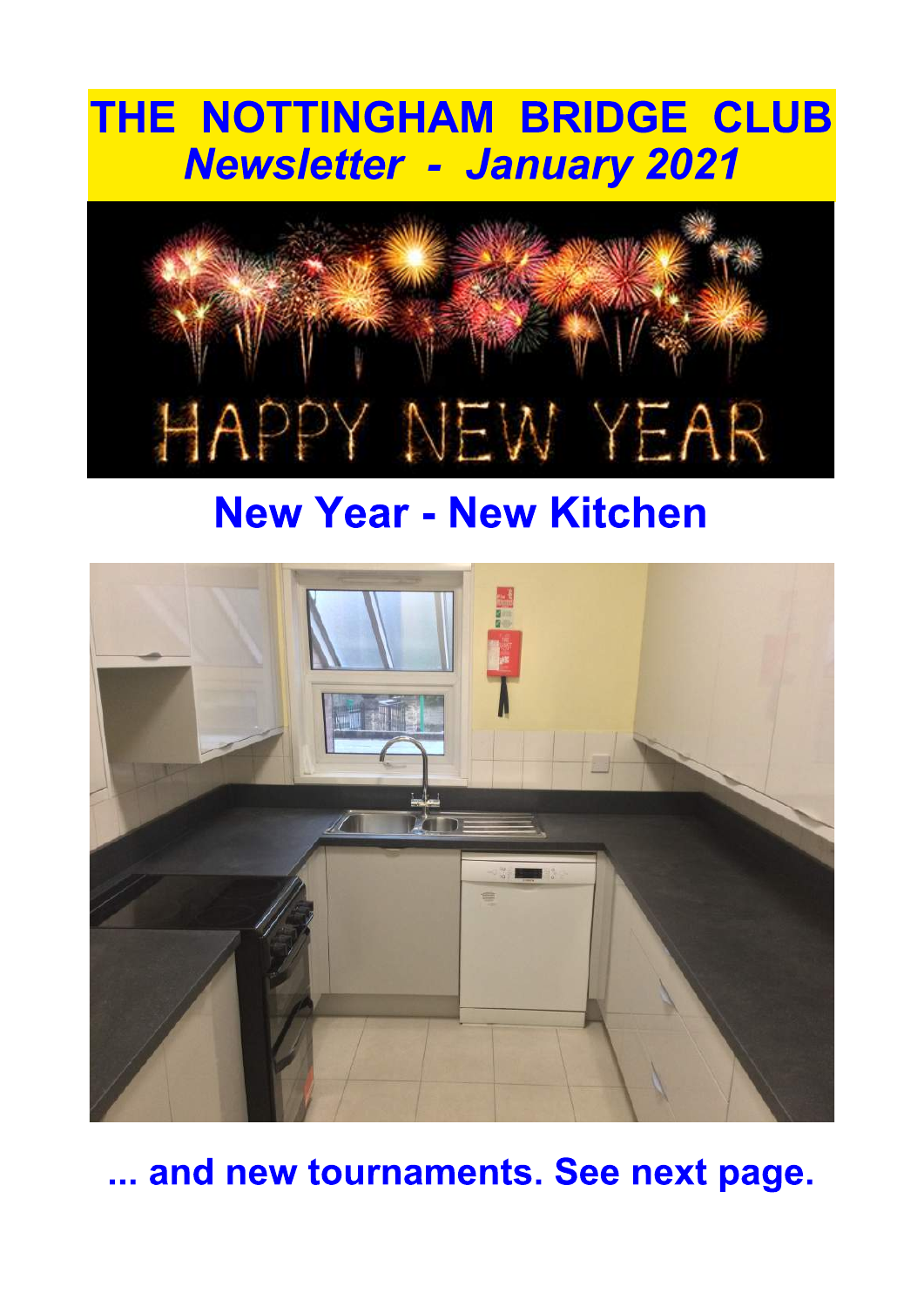#### **Looking forward to 2021**

 $\int$ t has been an interesting time to be club chairman,<br>starting with closing the club down the day after being<br>elected!  $\lceil$  t has been an interesting time to be club chairman, elected!

It's been a roller coaster of a year, but there's a saying that "it's an ill wind that blows nobody any good". We moved quickly to playing online and, although not all members have made the transition, several now play online who thought they never would. We have steadily increased the number of online games we offer, and as you will see below we are adding more in the new year. We now have more tables playing in a week than we did

at this time last year.<br>Teaching has Teaching has not been

neglected, and now uses a mix of Zoom, BBO and email. Special thanks go to Graham Brindley, Ian Dovey and<br>Andrew Scott for their Andrew contributions to help players improve. We even have a group of a dozen complete beginners being taught by Graham and Tan.

We are a members' club and stand or fall by the willingness of members to give up their time freely for the benefit of others. We can be proud of the fact that we have over a dozen people on our rota running our online tournaments. The work of others is valuable but less prominent but, at this time, a special mention must be made of our Refurbishment Sub-committee - Dave

Treharne, Pauline Payne and Andrew Scott  $-$  who are overseeing the work on the building, including the installation of the new kitchen shown on the front page. I extend my thanks, on your behalf, to all those who contribute, in so many ways, to the success of the club.

Annual subscriptions fall due on 1 January and you will soon be hearing from our Membership Secretary, Phil Gross. It has been our custom, in recent vears, to give beginners free membership in their first vear. Our hope is always that people will enjoy the club experience and take up membership at the end of that year. So, if you have

benefited from free membership in 2020, Phil will be in touch for the 2021 subscription, which is the usual £10.

I do hope you will continue to support the Club and renew your membership. The Committee aims to reopen the premises for bridge as soon as it is safe to do so. We continue to monitor what

might be permissible, as we have ever since we closed the premises in March. With the arrival of the vaccines, there is at light at the end of the tunnel, at last.

I wish you all a very Happy New Year and look forward to a return to bridge at Mansfield Road.

David Dunford

#### **New - Fridays & Saturdays**

**(O** ar new Friday tournament is a companion to our Wednesday tournament, aimed primarily at the less experienced player. All members may play but, if you do, ur new Friday tournament is a companion to our Wednesday tournament, aimed primarily at the less you must play ACOL with a weak no trump and three weak twos. No Benji and no five card major systems. We only play 14 boards and take slightly longer over the boards than at our other evening tournaments.

Like Wednesdays, we will start at 7pm. We aim not to have robots, so would welcome offers from pairs to be on standby in case we start with a half table. If you do get to fill in the half table, you get a free game. If not, then there will be time to register for the usual 7.30pm tournament. If you would be willing to help our less experienced members in this way, do contact us at  $Chairman@Notingham Bridge. Club. We're not looking.$ for a regular commitment, one-off offers will help just nicely. We start on 8 January.

**OUT** new Saturday tournament is in the same family as our existing Tuesday and Friday tournaments.<br>We will start at 7:30pm and play 18 boards. For those who Iur new Saturday tournament is in the same family as our existing Tuesday and Friday tournaments. understand such things, it's Level 4 - in other words people can play the full range of systems that they would normally play at the club. We start on 2 January.



# **Christmas and New Year's Day**

We don't usually hold a drive on Christmas Day, but these aren't usual times! Provided enough people turn up to play, the tournaments on 25 December and 1 January will go ahead as in the Club calendar. If you are looking for a partner, why not advertise for one on our Facebook group or just register on the partnership desk.

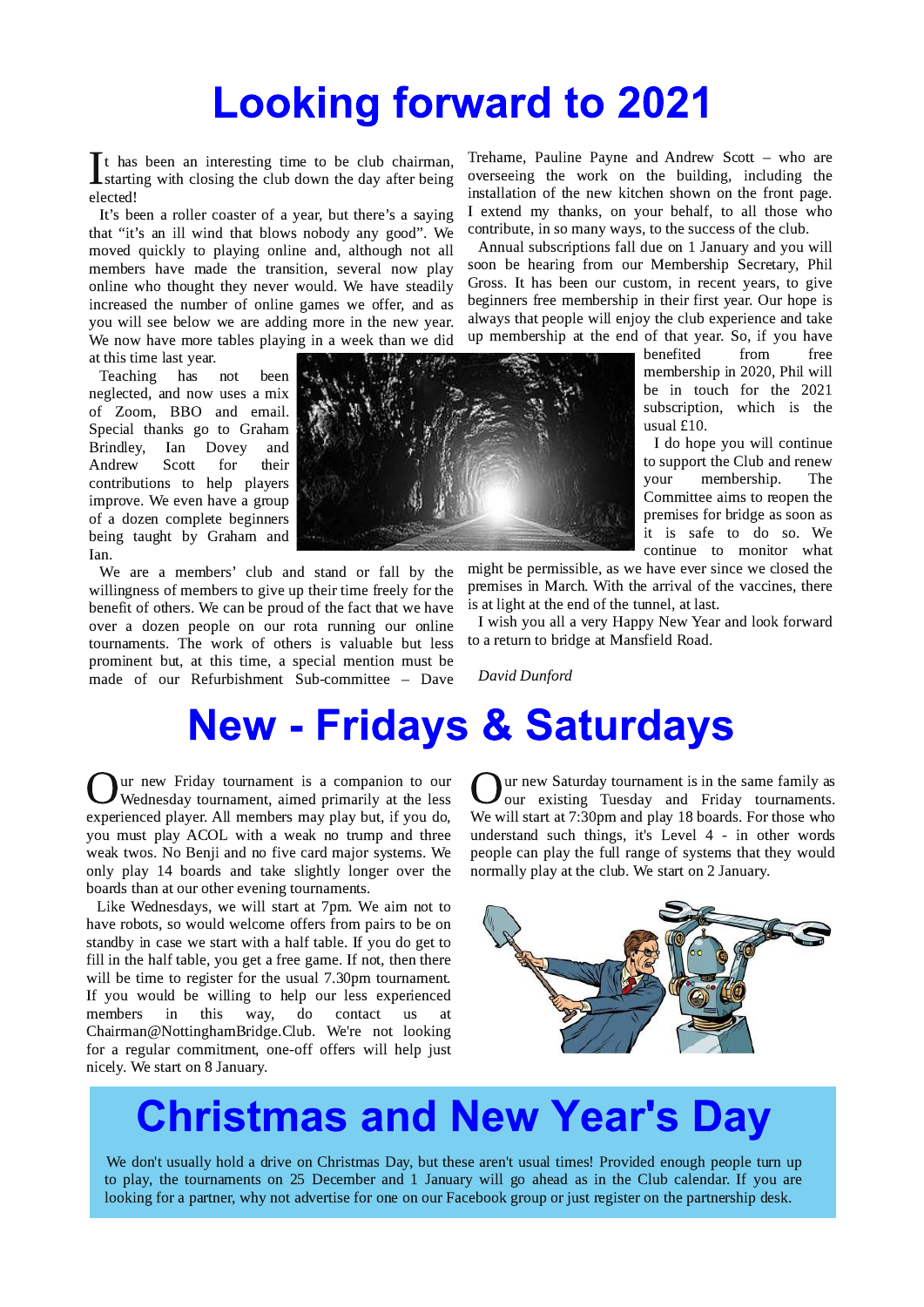### **Jordan Cup Drives Memories**

 $\boldsymbol{J}$ hen John Edwards discovered that his name would be engraved on the Jordan Cup, alongside pastwinner Ted Fisher's name, he wrote saying:

I have just read your piece on The Jordan Cup. I am proud to have won something which is linked to Ted Fisher. He was one of the nicest people I have ever had the privilege to play bridge against. I was also envious of Ted because he managed to acquire the car registration plate 1NTX which, I heard, one of his children took over when he died.



We thought we would like to know what became of the registration plate and contacted Carol, Ted's wife, who told us the story:

Ted bought the number plate in 1981. He acquired it via a private advert in the Sunday Times. He travelled down to Maidstone to collect the relevant paperwork for it, paying £950.

Shortly after he died in May 2005, I gave the number plate to our son, Robin, a life member of Nottingham Bridge Club. His sister had his then current car.

Robin still retains it and a few years ago he purchased a companion number plate for his wife, Tracey. We are still however trying to persuade her to learn bridge!

The photos show Ted when he first bought it in 1981, and the companion number plate which Robin acquired.

Only last year, when I was playing in a green point event in Altringham, I was asked by a bridge player to let him know if it was ever for sale.



# **Bidding Basics**

Watching the bidding (and play) tells you a lot about the cards your partner (and the opposition) hold. Details can vary from partnership to partnership, but the following are pretty universal for ACOL players.

| 1. | N<br>1S                                              | Ε<br>P | S<br>2H<br>What does South hold? | W                | 4. |                                                   | N<br>Ε<br>S<br>W<br>1 <sup>C</sup><br>P<br>P<br>1D<br>1NT                                   |  |  |                                                                                     |
|----|------------------------------------------------------|--------|----------------------------------|------------------|----|---------------------------------------------------|---------------------------------------------------------------------------------------------|--|--|-------------------------------------------------------------------------------------|
| 2. | N<br>1S<br>3 <sub>C</sub>                            | Ε<br>P | S<br>2H<br>What does North hold? | W<br>$\mathbf P$ |    | 5.                                                | What does North hold?<br>For the opening lead, East leads C9. What clubs<br>does East hold? |  |  |                                                                                     |
| 3. | S<br>Ε<br>W<br>N<br>1H<br>1S<br>What does East hold? |        |                                  |                  |    | For the answers, see the bottom of the last page. |                                                                                             |  |  |                                                                                     |
|    |                                                      |        |                                  |                  |    |                                                   |                                                                                             |  |  | If you are playing on Fridays at 7:30pm then you are taking part in the Cullen Cup. |

**CULLEN CUP** 

It is a handicapped event, with the best 12 scores between 7 August 2020 and 12 March 2021 counting. Check how you are doing at the Competitions tab on the Club web site.